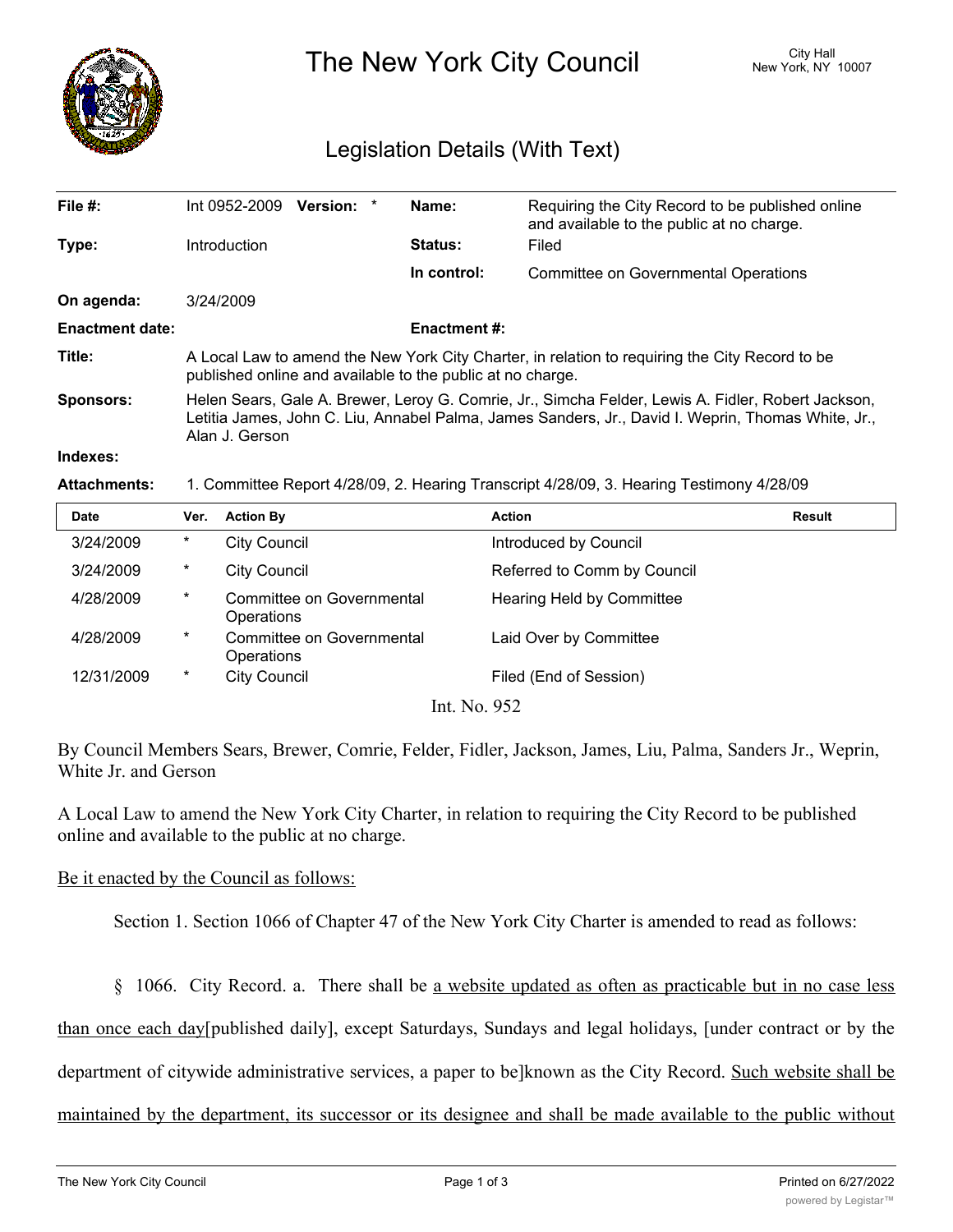#### **File #:** Int 0952-2009, **Version:** \*

charge. Notwithstanding the provisions of this subdivision, the department shall, on a periodic basis to be established by the commissioner, provide hard copies of the City Record containing all and identical content of the daily online version to each borough president, council member, community board, branch of the public library, the municipal reference and research center and to the news media as defined in paragraph three of subdivision b of section one thousand forty-three of the charter.

b. There shall be inserted in the City Record nothing aside from such official matters as are expressly authorized.

c. All advertising required to be done for the city, except as otherwise provided by law, shall be inserted at the public expense in the City Record and a publication therein shall be sufficient compliance with any law requiring publication of such matters or notices.

d. Nothing herein contained shall prevent the publication elsewhere of any advertisement required by law to be so published.

e. Notwithstanding the provisions of subdivision a of this section, [T] the commissioner of citywide administrative services shall cause [a continuous series]all periodic hard copies of the City Record issued under the provisions of subdivision a of this section [of the City Record] to be bound as completed quarterly and to be deposited with his or her certificate thereon in the office of the city register, in the county clerk's office of each county and in the office of the city clerk; and copies of the contents of any part of the same, certified by such register, county clerk or city clerk, shall be received in judicial proceedings as prima facie evidence of the truth of the contents thereof.

f. [The commissioner of citywide administrative services shall provide copies of] E[e]ach hard copy issue of the City Record shall be provided to the municipal reference and research center [where they]and shall be available without charge to any member of the public requesting a copy on the publication date or within a reasonable period of time thereafter, to be determined by the commissioner of records and information services. [The commissioner shall also provide free subscriptions to the City Record to each borough president, council